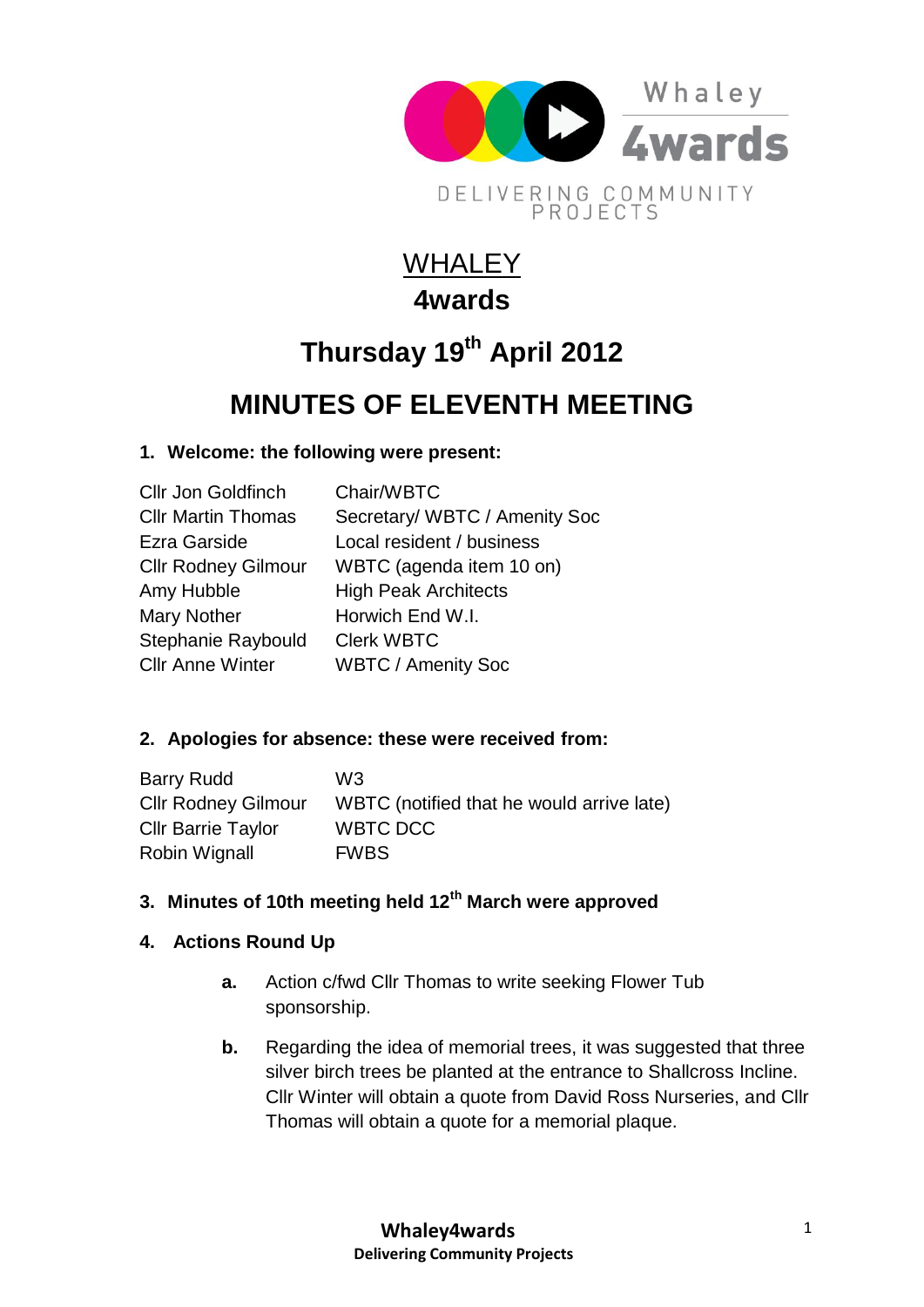

- **c.** Regarding the surplus skate park equipment, this has been sold on eBay for £1075, and is currently awaiting collection and payment.
- **d.** Amy Hubble reported that she and Stephanie met as planned to discuss the layout of the site of the Community Information Point ('CIP'), and drawings were tabled (attached) showing :1) The present layout, 2) The positioning of the CIP on repaved and regarded site behind the existing Network Rail signs, and 3) The ideal layout of the site which involves placing the CIP in a better location, the repositioning of the station sign, a new station information & display board on repaved and regarded ground with a bench at the rear and relocated/new railings

As a next step Stephanie Raybould will contact HPBC & Network Rail. The existing lamp will be checked to see if it operates.

Grants may be needed from Awards for All and High Peak & Hope Valley community rail partnership.

- **e.** After restoration by Garie Bevan, the telephone box will be stored in his yard. He will fit studs at the rear to which to the mount the rear display. While in storage, Cllr Goldfinch will affix a tag / label stating the box is the property of WBTC.
- **f.** Peartree Print have quoted 25p per copy of the Shallcross Trail leaflet, and WBTC have approved the purchase of 200, at a cost of £50.
- **g.** A budget of £820 has been approved for the Waymarkers & their installation.
- **h.** Two benches in teak have been ordered for the Shallcross Trail.
- **i.** Cllr Thomas provided pictures (attached) of the damaged wall by Cromford Ct along the side of the Linear Park path. Cllr Goldfinch will write to Les Latham.
- **j.** Cllr Thomas circulated pictures (attached) of the drop on the concessionary footpath at the end of Toddbrook Reservoir. It was agreed that no obvious way of improving this was apparent,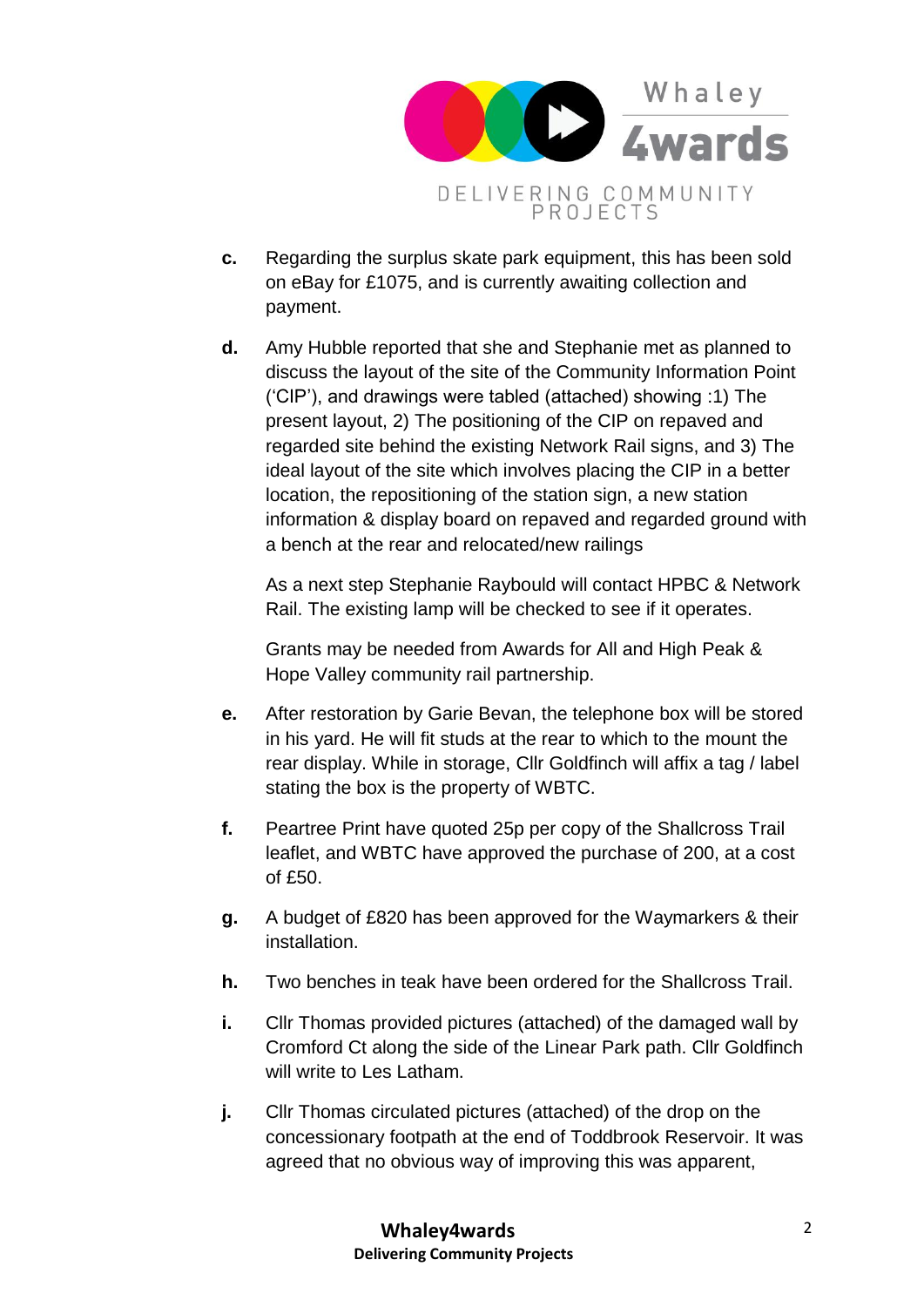

without large expense and so the idea of improving this will be dropped; also mindful of the very poor state of the path on the Cheshire side.

- **5.** Regeneration Budget
	- **a.** The budget for 2012/13 is £4000 from HPBC (subject to approval of projects) to be matched by WBTC; total £8000.
- **6.** Waymarkers to Shallcross Incline
	- **a.** Cllr Thomas has placed the order for the Brissco flexmarkers and is now looking to source the numbered tags.
	- **b.** Consultation with HPBC Development Control department has confirmed that no planning approval is necessary for these signs because of their modest size.
- **7.** Direction Signs Whaley Bridge to Buxworth
	- **a.** Planning approval may be required for these if mounted on finger posts.
	- **b.** A walk of the route is required.
	- **c.** Cllr Thomas will arrange to collect these signs from Ian Edgar and place them in store in the WBTC container. He will report on the fixings these signs require.
- **8.** Litter Along Canal Bank
	- **a.** An evening litter-pick will be organised in the week before W3.
	- **b.** Cllr Thomas will consult on dates, and advertise this on the forum.
- **9.** Street Furniture
	- **a.** Cllr Thomas has posted a survey of the benches on the website [\(www.whaleybridge.com/whaley4wards-minutes/\)](http://www.whaleybridge.com/whaley4wards-minutes/)
	- **b.** It was agreed to position future benches on a concrete base.
	- **c.** Cllr Goldfinch will discuss the restoration of these benches with Stockport College.